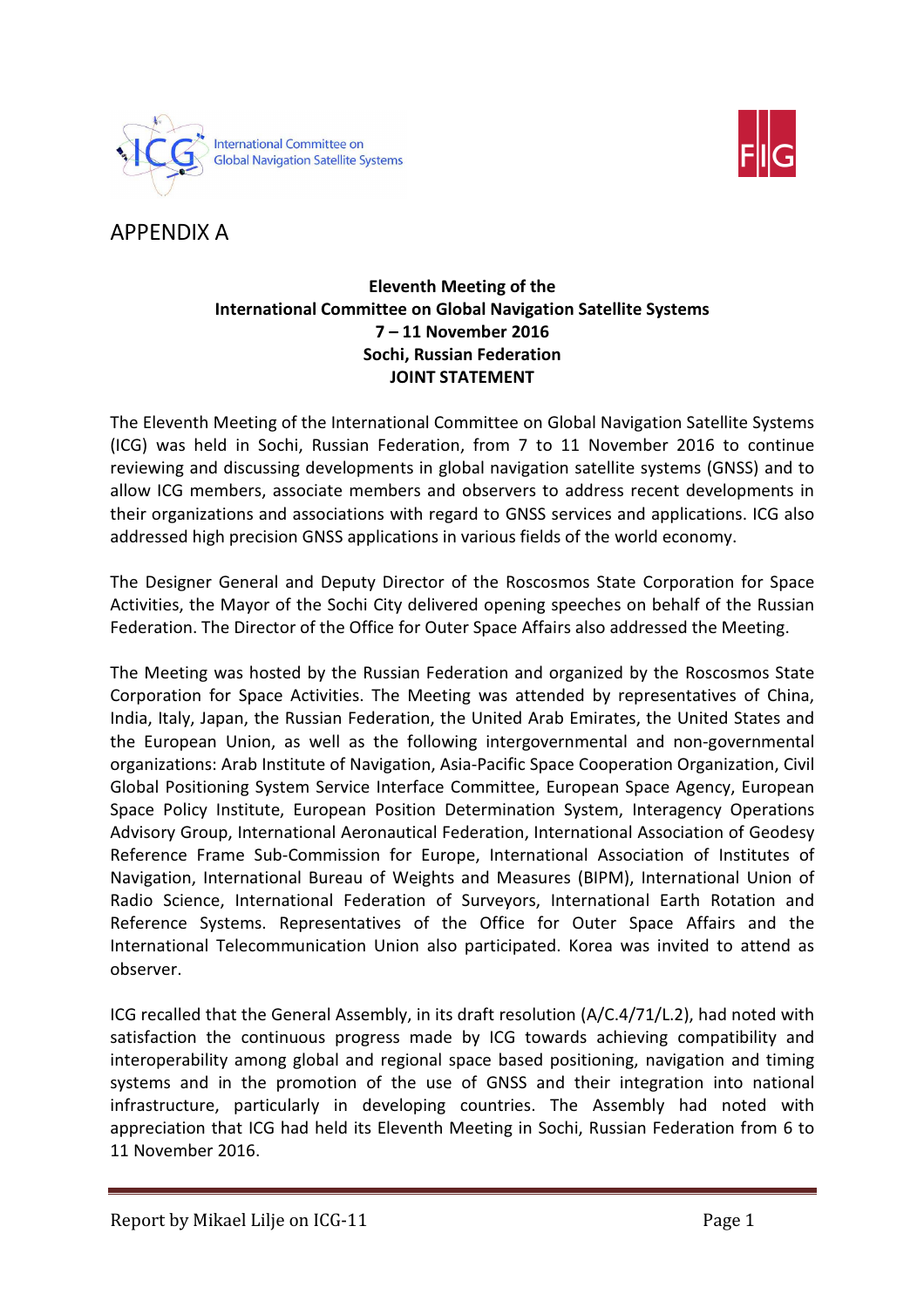ICG noted that the working groups had focused on the following issues: systems, signals, services; enhancement of GNSS performance, new services and capabilities; information dissemination and capacity-building; and reference frames, timing and applications.

The Working Group on Systems, Signals and Services (Working Group S), completed its first year of activities using its updated organizational structure approved by the Committee at the tenth meeting of the ICG. This structure includes a subgroup on Compatibility and Spectrum Protection and a subgroup on Interoperability and Service Standards. The Compatibility and Spectrum Protection subgroup decided to continue addressing the need for worldwide GNSS spectrum protection through an updated recommendation for ICG member administrations to encourage protection of Radio Navigation Satellite Service (RNSS) spectrum from the unwanted emissions. Efforts to encourage reporting on domestic RNSS spectrum protection through the Scientific and Technical Subcommittee of the Committee on the Peaceful Uses of Outer Space will also continue, and an Experts Seminar on GNSS spectrum will be held in December 2016 in conjunction with a United Nations regional workshop on GNSS in Kathmandu, Nepal. The Interference Detection and Mitigation (IDM) task force working under the subgroup organized and completed the fifth ICG IDM workshop in Changsha, China in May 2016. The 6th workshop focusing on both networkbased and sensor-based (crowd sourcing) IDM capabilities will be held in May 2017 in conjunction with the Baska (Croatia) GNSS Conference.

The Subgroup on Interoperability and Service Standards held a meeting in Vienna, Austria in June 2016 to discuss follow-up work on performance standards and interoperability. The discussions on interoperability based on previous system provider workshops resulted in two recommendations, one related to open service signal patents, and the second related to system time aspects of interoperability among multiple GNSS. The International GNSS Monitoring and Assessment (IGMA) task force conducted several meetings in 2016, and initiated a joint trial project with the International GNSS Service (IGS) to demonstrate a global GNSS monitoring and assessment capability, by monitoring a limited set of GNSS parameters. A related recommendation to conduct an IGMA workshop in conjunction with the China Satellite Navigation Conference (CSNC) in 2017 in Shanghai, China was adopted by the Committee. Finally, the working group briefly discussed a new area of possible future work included in its work plan focused on system-of-systems operations such as orbital debris mitigation and orbit deconfliction, taking note of a presentation made in the Providers' Forum by the Russian Federation.

The Working Group on the Enhancement of GNSS Performance, New Services and Capabilities (Working Group B), is progressing significantly in establishing an interoperable GNSS Space Service Volume (SSV). Joint simulations conducted by the group provide clear evidence that for space users at high altitude close to the geostationary orbit or higher, no single constellation can provide a sufficient level of GNSS signal availability. Exploiting the interoperability between all systems allows achievement of GNSS signal availability very close to 100%. Members of Working Group will conduct outreach activities on the interoperable GNSS SSV including the publication of an ICG SSV booklet, conference sessions and papers together with supporting illustrative video material. Future areas of work in relation to the interoperable GNSS SSV are identified. All service providers are involved in the SSV activities.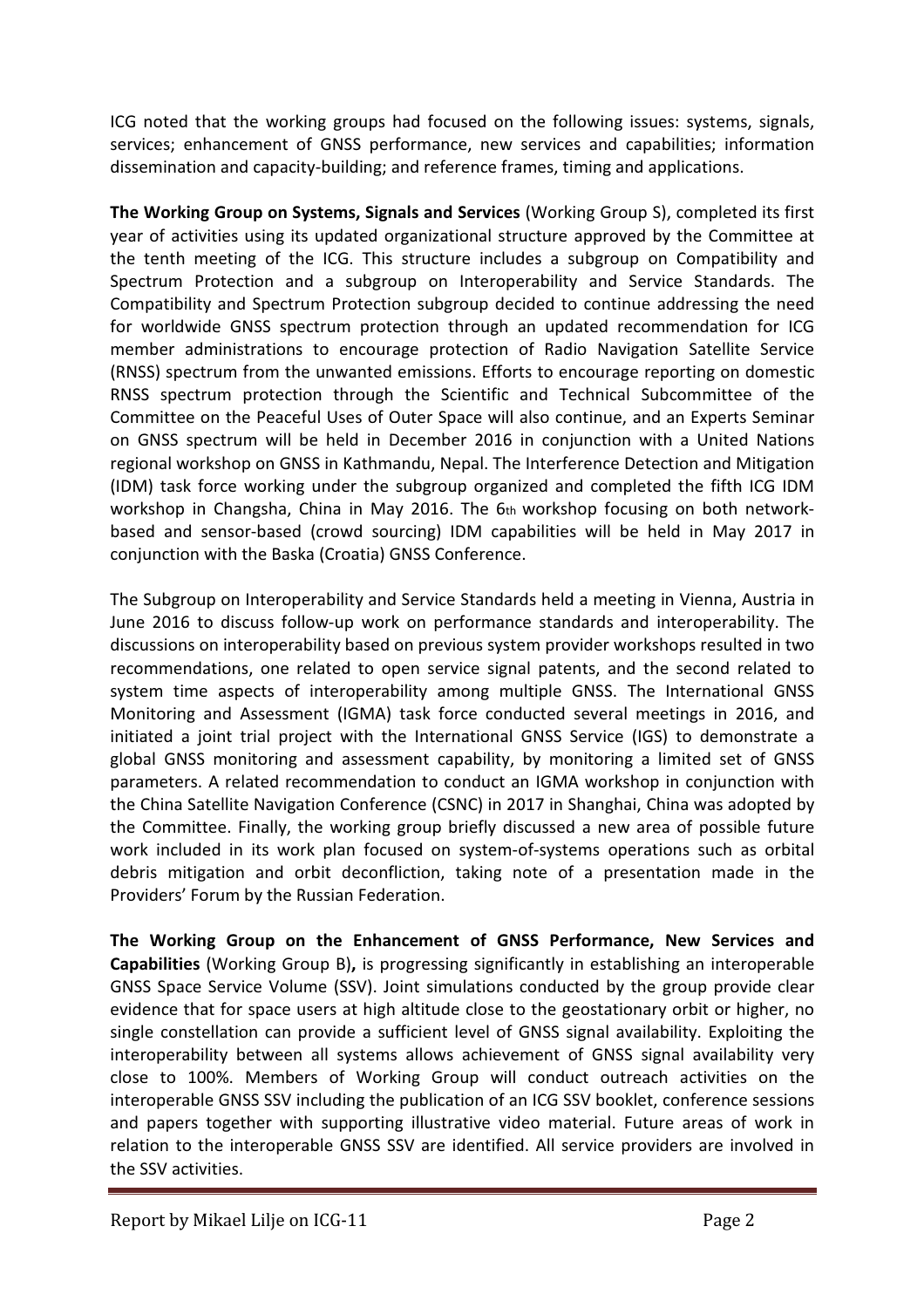Search and Rescue (SAR) services will be implemented by Galileo, the Global Navigation Satellite Systems (GLONASS) and Global Positioning System (GPS) according to the International Satellite System for Search and Rescue (COSPAS SARSAT) standards. Assessments are ongoing regarding the future evolution of BeiDou SAR functions.

In relation to new services and capabilities, feedback is provided on scientific experiments exploiting high precision on-board clocks that show the potential to significantly improve the measurement accuracy of the gravitational red-shift. Future integrity concepts based on Advanced Receiver Autonomous Integrity Monitoring (ARAIM) will continue to be studied with the objective of exploiting the interoperability between the different systems for safety of life applications.

Space Weather aspects will continue to be addressed showing improvements that are achievable by advanced ionospheric modelling and receiver technologies.

The Application Subgroup of Working Group B continued its work and presented an Application Catalogue together with an initial version of an online questionnaire to collect future user needs. The Application Subgroup will work with the final objective to issue a report based on the feedback collected through the online questionnaire.

The Working Group on Information Dissemination and Capacity-building (Working Group C) reviewed the implementation status and follow-up to its recommendations and noted the continuous progress made in 2016 by the Working Group with the support of the Office for Outer Space Affairs in the promotion of the use of GNSS. Additional work carried out by the Office for Outer Space Affairs in support of the ICG, including the regional GNSS workshops, have been carried out satisfactorily.

The Working Group emphasized that the Regional Centres for Space Science and Technology Education, affiliated to the United Nations, which also serve as information centres for ICG and its Providers' Forum, have been working towards the establishment of a network of institutions involved or interested in GNSS. With support of the GNSS Providers, they have also identified new applications that could be developed in the regions on the basis of GNSS services.

The Working Group on Reference Frames, Timing and Applications (Working Group D) noted significant continued progress on the geodetic and timing references by the ICG GNSS Providers. Specific progress was noted: (1) the availability of the new release of the International Terrestrial Reference Frame (ITRF2014) and the significant contribution of GNSS data, (2) the refinement of the alignments of GNSS associated reference frames to the ITRF, and (3) the information on the GNSS timing references, the BIPM publications and the inter-comparisons of GNSS time offsets.

Working Group D has contributed and will continue to contribute to the IGMA initiative and in particular through the IGMA trial project and the joint International GNSS Service (IGS) - IGMA Call for Participation.